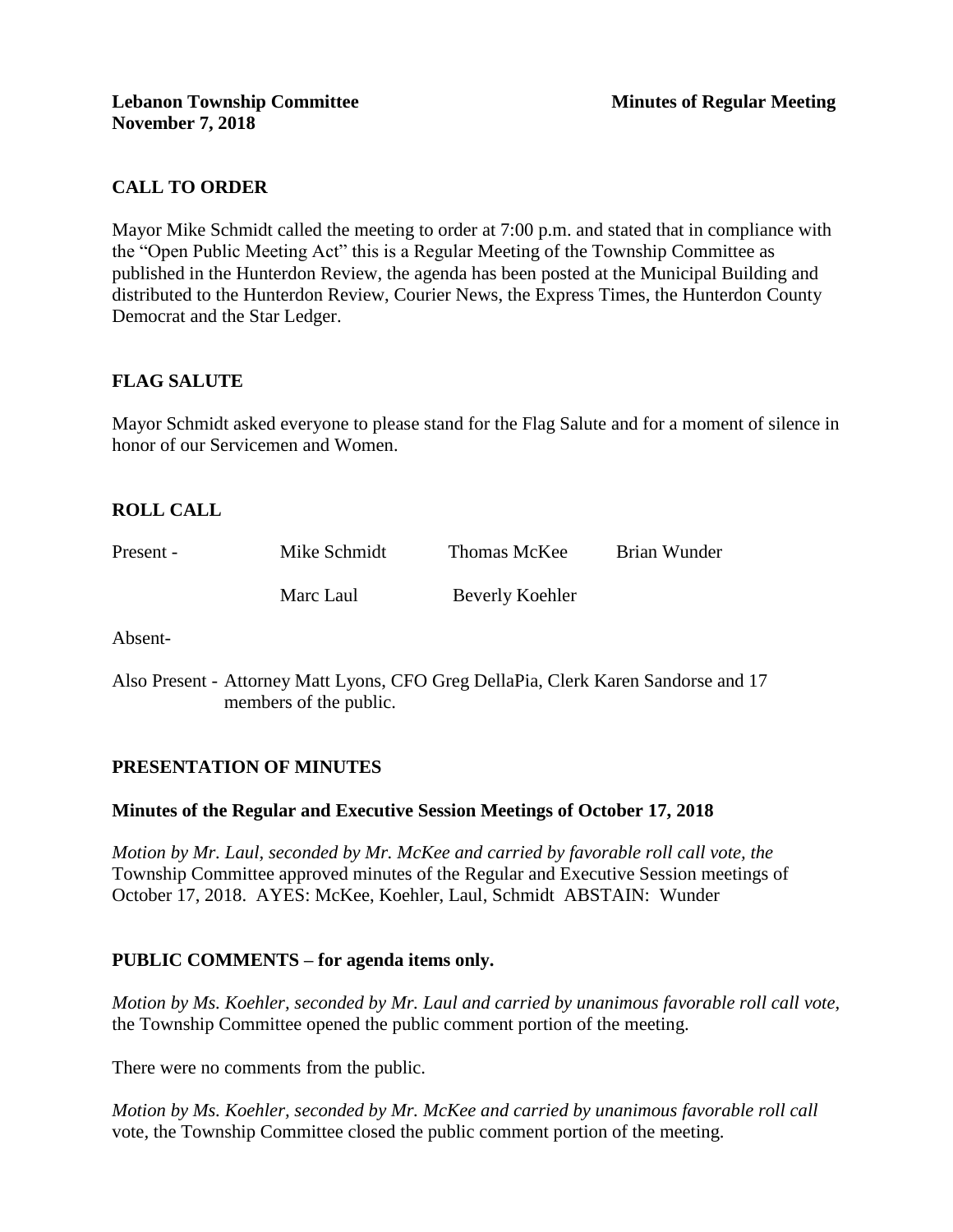LTCM 11/07/2018 Page **2** of **13**

### **PRESENTATION**

### **Assemblyman Erik Peterson - Energy Tax Receipts Property Tax Relief Act**

Assemblyman Erik Peterson was present to inform the Committee and the residents of the Energy Tax Receipts Property Tax Relief Act and to seek the Township's support for Assembly Concurrent Resolution No. 176.

# **ORDINANCES**

### **Public Hearing**

### **Ordinance No. 2018-10 - Historian Committee**

The Committee discussed proposed amendments to the ordinance which were submitted by Committeewoman Koehler.

Amendments were made to Section 5 under Powers.

*Motion by Mr. Wunder, seconded by Mr. McKee and carried by unanimous favorable roll call* vote, the Committee accepted the changes discussed under Section 5.

*Motion by Mr. Laul, seconded by Ms. Koehler and carried by unanimous favorable roll call vote,* the public hearing for Ordinance No. 2018-10, as amended, was opened.

Mr. Victor Hoffman, Historian's Chairman, stated his concerns with Museum Trust Funds, Section A. Mr. Hoffman also noted his issue with Museum Trust Funds, Section C.

Ms. Laurie Hoffman had questions on the proposed amendments to Section 5, under Powers.

*Motion by Ms. Koehler, seconded by Mr. Wunder and carried by unanimous favorable roll call*  vote, the public hearing for Ordinance No. 2018-10 was closed.

The Committee discussed the comments received from the public.

Mr. Wunder left the meeting. 8:29 p.m.

Mr. Wunder returned to the meeting 8:31p.m.

*Motion by Mr. Laul, seconded by Ms. Koehler and carried by unanimous favorable roll call vote,* Section C is amended to read: Donations made to private groups, institutions, and individuals within the Township of Lebanon in accordance with the purposes of this ordinance, an example of such a private group would be the Squiers Point Historians of Lebanon Township, Inc.

*Motion by Mr. Laul, seconded by Ms. Koehler and carried by unanimous favorable roll call vote*, the public hearing for Ordinance No. 2018-10 was opened for the content of the amendment that was made, only.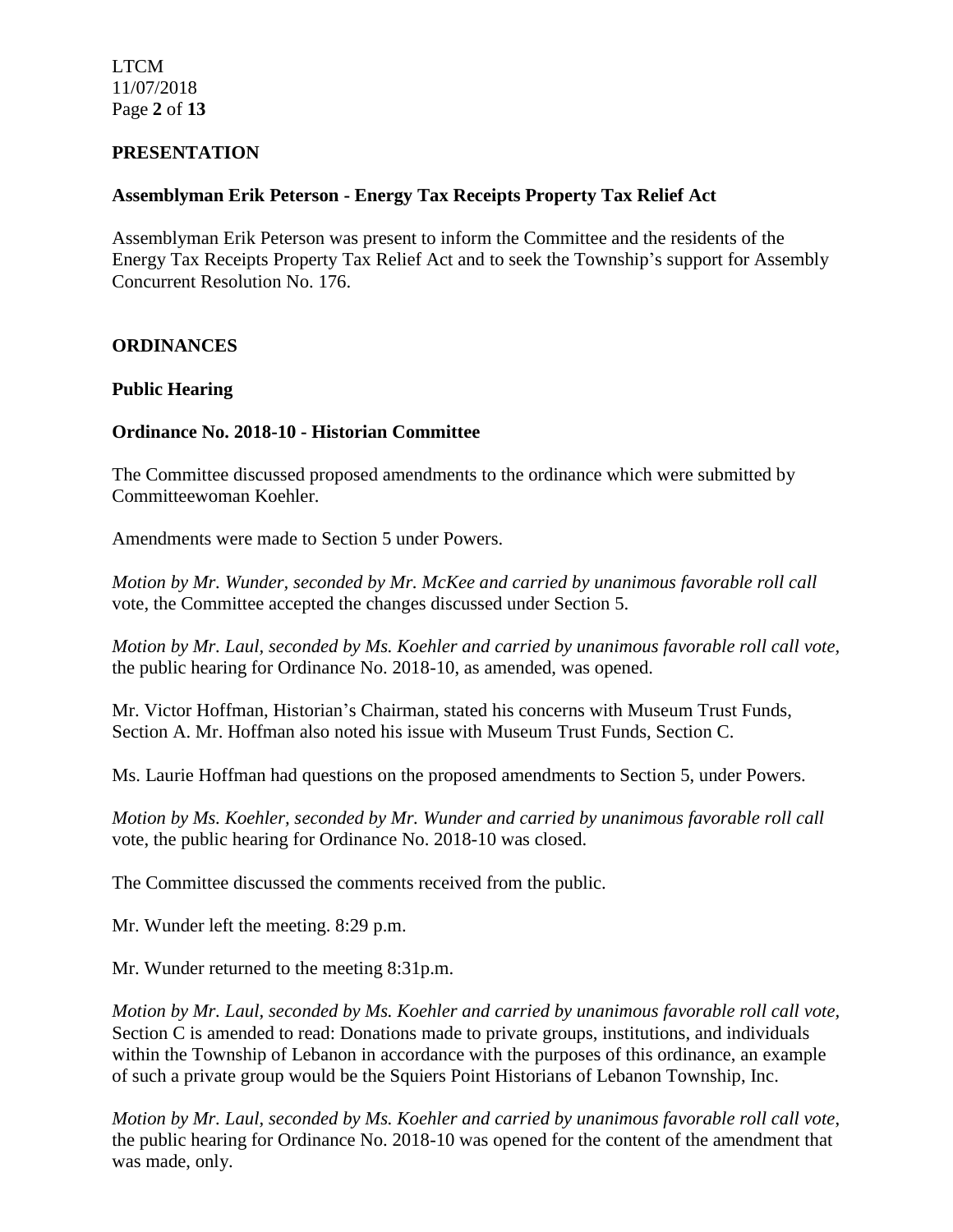LTCM 11/07/2018 Page **3** of **13**

There were no comments from the public.

*Motion by Ms. Koehler, seconded by Mr. Laul and carried by unanimous favorable roll call vote,* the public hearing was closed.

*Motion by Mr. Laul, seconded by Mr. McKee and carried by unanimous favorable roll call vote,*  the Township Committee adopted Ordinance No. 2018-10 as amended and written below.

# TOWNSHIP OF LEBANON COUNTY OF HUNTERDON ORDINANCE NO. 2018-10 AN ORDINANCE ADDING CHAPER 83 TO THE CODE OF THE TOWNSHIP OF LEBANON, COUNTY OF HUNTERDON, STATE OF NEW JERSEY, SPECIFICALLY ENTITLED "HISTORIAN COMMITTEE"

BE IT ORDAINED by the Mayor and Committee of the Township of Lebanon, County of Hunterdon, State of New Jersey, that Chapter 83, entitled "Historian Committee" shall be added as follows:

Chapter 83, Section 1, entitled "Committee established; purpose," shall be added to read in full as follows:

Committee established; purpose.

- A. A Historian Committee for the Township of Lebanon is hereby established. It is recognized that a Historian Committee has existed for many years, but now is being formalized by Ordinance and shall forthwith be named the "Lebanon Township Historian Committee," hereinafter called the "Historian Committee."
- B. The purpose of the Historian Committee is to preserve the knowledge and artifacts of history pertinent to Township residents, as well as to conduct activities to educate the public on such history in order to improve the quality of life for all involved.

Chapter 83, Section 2, entitled "Composition; terms," shall be added to read in full as follows: Composition; terms.

- A. The Historian Committee shall consist of nine members, designated as Historians. Such members shall be Township residents and be appointed by the Mayor and approved by the Township of Lebanon Committee for terms of one year with no limit on reappointment to additional terms. Terms shall commence on January  $1<sup>st</sup>$  and end on December  $31<sup>st</sup>$ , or until a successor is appointed and qualified.
- B. In addition to resignation or death of an appointee or an appointee's moving his or her residence to outside of the Township, any appointee who shall fail to attend three successively called meetings of the Historian Committee without just cause shall be deemed to have vacated after review of the situation and discretion of the Historian Committee.
- C. Removal of any appointee shall be for cause, only on written request from the Historian Committee, and after a hearing before the Mayor and Township Committee.
- D. In the event of any vacancies on the Historian Committee, the Mayor may, with the approval of the Township Committee, fill such vacancies for the unexpired portion of the term only.

Chapter 83, Section 3, entitled "Compensation," shall be added to read in full as follows: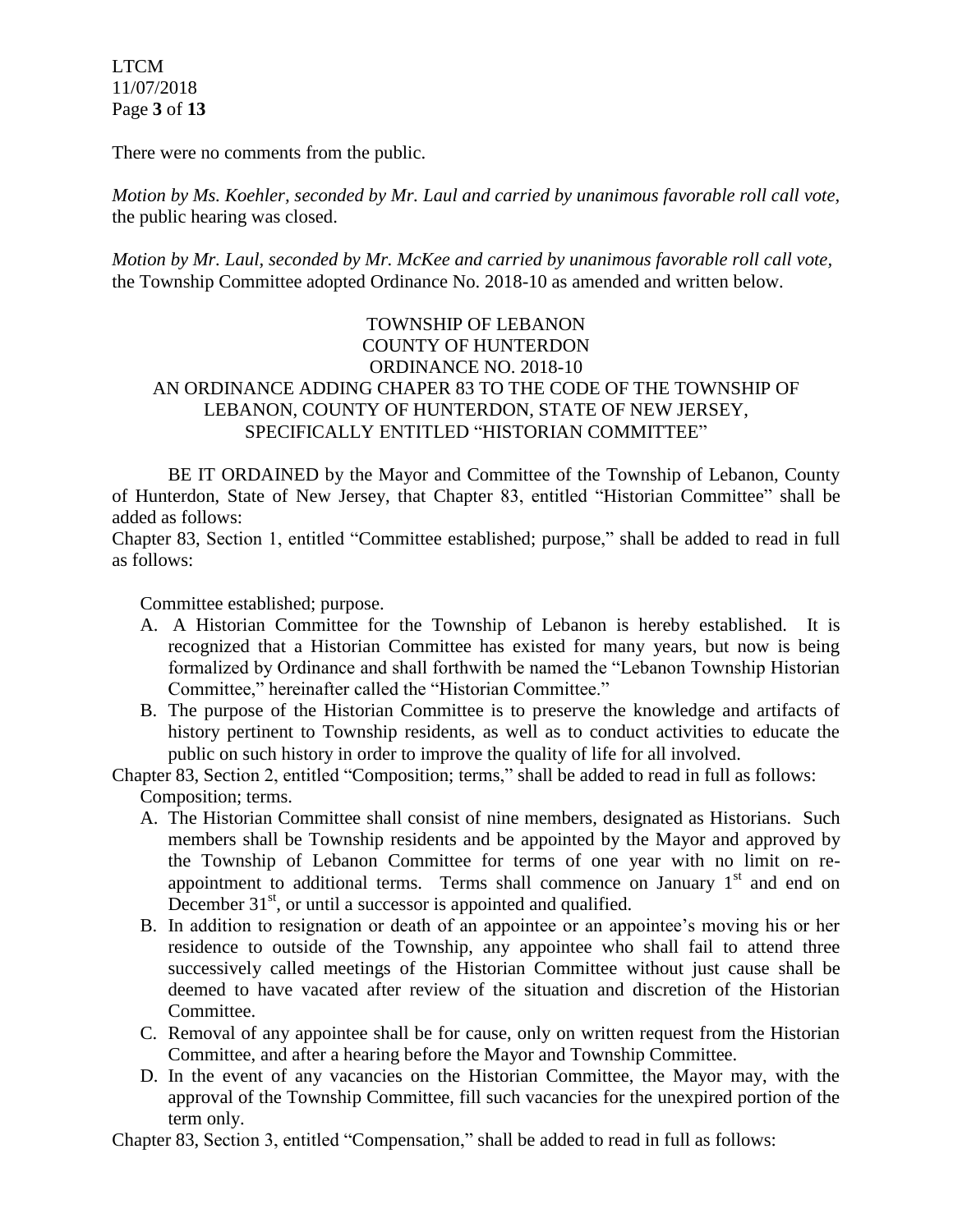LTCM 11/07/2018 Page **4** of **13**

Compensation.

Members of the Historian Committee shall serve without compensation.

Chapter 83, Section 4, entitled "Meetings; officers; rules; quorum," shall be added to read in full as follows:

Meetings; officers; rules; quorum.

- A. Meetings of the Historian Committee shall be open to the public, held monthly on such dates as determined by the Historian Committee at its annual reorganization meeting and as notified to the public.
- B. Following the Township annual reorganization meeting, the Historian Committee will hold a reorganization meeting when it shall elect a Chairman, Vice Chairman and Secretary from its members for one-year terms.
- C. The Historian Committee shall have the power to establish its own bylaws with such bylaws to be approved by the Township Committee.
- D. A majority of the Historian Committee shall constitute a quorum. Passage of any motion requires an affirmative vote by a majority of the members present.

Chapter 83, Section 5, entitled "Powers," shall be added to read in full as follows:

Powers.

The Township of Lebanon may employ a Museum Curator and Assistant Curator or other staff to perform duties related to historical activities, and the powers and duties of the Historian Committee shall not supersede the powers and duties of any Township employee. The Historian Committee shall work with such Township employees in their respective, assigned duties and coordinate their activities so as not to duplicate or conflict. Any unresolved matters shall be referred to the Township Committee for resolution. Pursuant to the bylaws set by the Historian Committee, the Historian Committee shall manage the Lebanon Township Museum in collaboration with the Museum Curator. The Historian Committee shall be responsible for providing guidance and direction concerning the following matters:

- A. Encourage the protection and preservation of historical landmarks and points of interest within the Township of Lebanon, and to advise the Township Committee on matters affecting the historical landmarks and points of interest.
- B. Encourage maintenance of an updated inventory or index of all historical documents, records, or relics held by the Township, especially those held at the Township Museum, as well as landmarks and points of interest within the Township of Lebanon.
- C. Encourage the acquisition and preservation of documents, records and relics of the Township of Lebanon, and whatever other documents or things that may relate to the history of the State of New Jersey and the United States of America. The Historian Committee will establish policy for accepting donations of historical artifacts for the Museum collection, but donations of real estate or items with estimated value in excess of \$2,000 will require Township Committee approval with the recommendation of the Historian Committee.
- D. Public education of history related to the Township of Lebanon including making all information and acquisitions of the Historian Committee available to the public. The Historian Committee may advertise, prepare, print and distribute books, maps, charts, plans and pamphlets which in its judgment it deems necessary for its purposes.
- E. Seek to coordinate, assist and unify the efforts of private groups, institutions, and individuals within the Township of Lebanon in accordance with the purposes of this Ordinance. An example of such a private group would be the Squier's Point Historians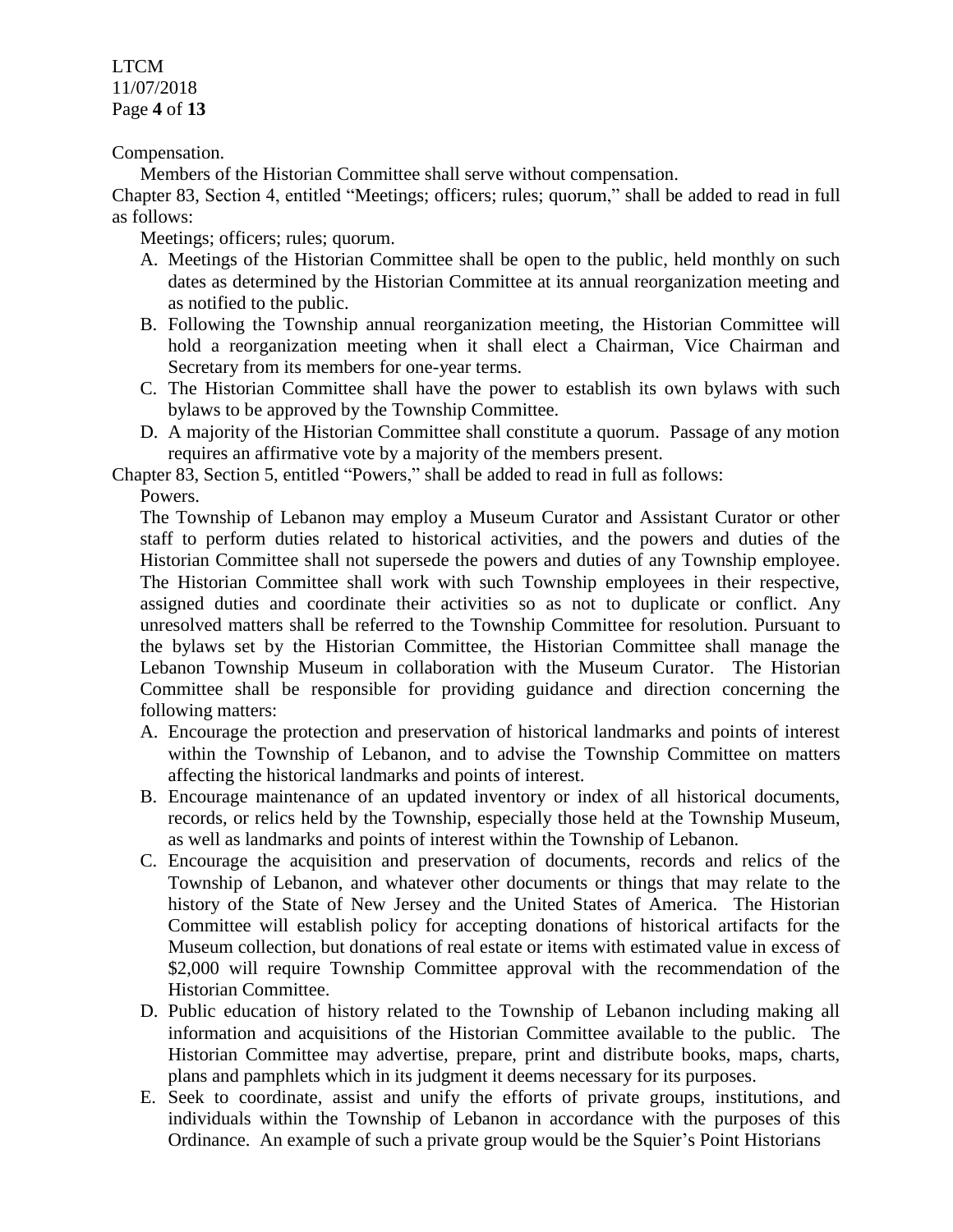of Lebanon Township, Inc., which is a non-profit entity, independent from the Township of Lebanon, but which may have overlapping membership with the Historian Committee.

- F. Maintain liaison and communication with public and private agencies and organizations of local, county, state and national scope whose programs and activities have an impact on the protection and preservation of the history and historical points of interest of the Township of Lebanon, or who can be of assistance to the purpose of the Historian Committee. Such activities include pursuing grants or other funding from such agencies or organizations, subject to approval of the Township Committee prior to any grant application.
- G. Recommendations for the annual budget for the Township Museum and the activities of the Historian Committee.
- H. Carry out other such duties as may be assigned from time-to-time by the Township Committee.

Chapter 83, Section 6, entitled "Museum Trust Fund," shall be added to read in full as follows Museum Trust Fund.

- A. The Township of Lebanon occasionally receives cash donations or bequests designated for the Township Museum or Historians, and all such monies received shall be kept in a special fund created by the Township's Chief Financial Officer ("CFO"), designated as the "Reserve for Museum Donations Trust Fund." This fund shall be used for purposes related to the operation, improvement or maintenance of the Museum or Museum property, including the acquisition or restoration of historical artifacts, or for materials and activities that will educate residents about history. It may also be used for the operation, maintenance, or acquisition of other real estate of a historic nature in the Township of Lebanon. Expenditures from this fund will be proposed by the Historian Committee subject to majority approval and approved by the Township Committee. Any balance in the fund at year's end will be carried over into the fund for the next calendar year.
- B. Funds in this account may not be used for any other Township expenses without the consent of a majority of the Historian Committee.
- C. Donations made to private groups, institutions, and individuals within the Township of Lebanon in accordance with the purposes of this ordinance, an example of such a private group would be the Squiers Point Historians of Lebanon Township, Inc., and designated for a specific historical use or monies received from fund raising events of the Squiers Point Historians of Lebanon Township, Inc., will not be put into the Reserve for Museum Donations Trust Fund.
- D. The Township's CFO will provide the Historian Committee, upon request, with a quarterly accounting of the Reserve for Museum Trust Fund and monthly income and expense statements of the fund.

Chapter 83, Section 7, entitled "Scheduling use of the Township Museum," shall be added to read in full as follows:

Scheduling use of the Township Museum.

The Museum Curator or another designated municipal employee shall be empowered by the Township Committee to schedule use of the Museum facilities, subject to informing the Township Committee of all usage, but the hours set for the Museum to be open to the public will be set by the Township Committee. It is understood that events by community organizations that add to the quality of life for residents will not be charged a rental fee for use of the Museum, but a fee for use may be imposed for private use at the recommendation of the Historian Committee and with approval of the Township Committee. The Curator or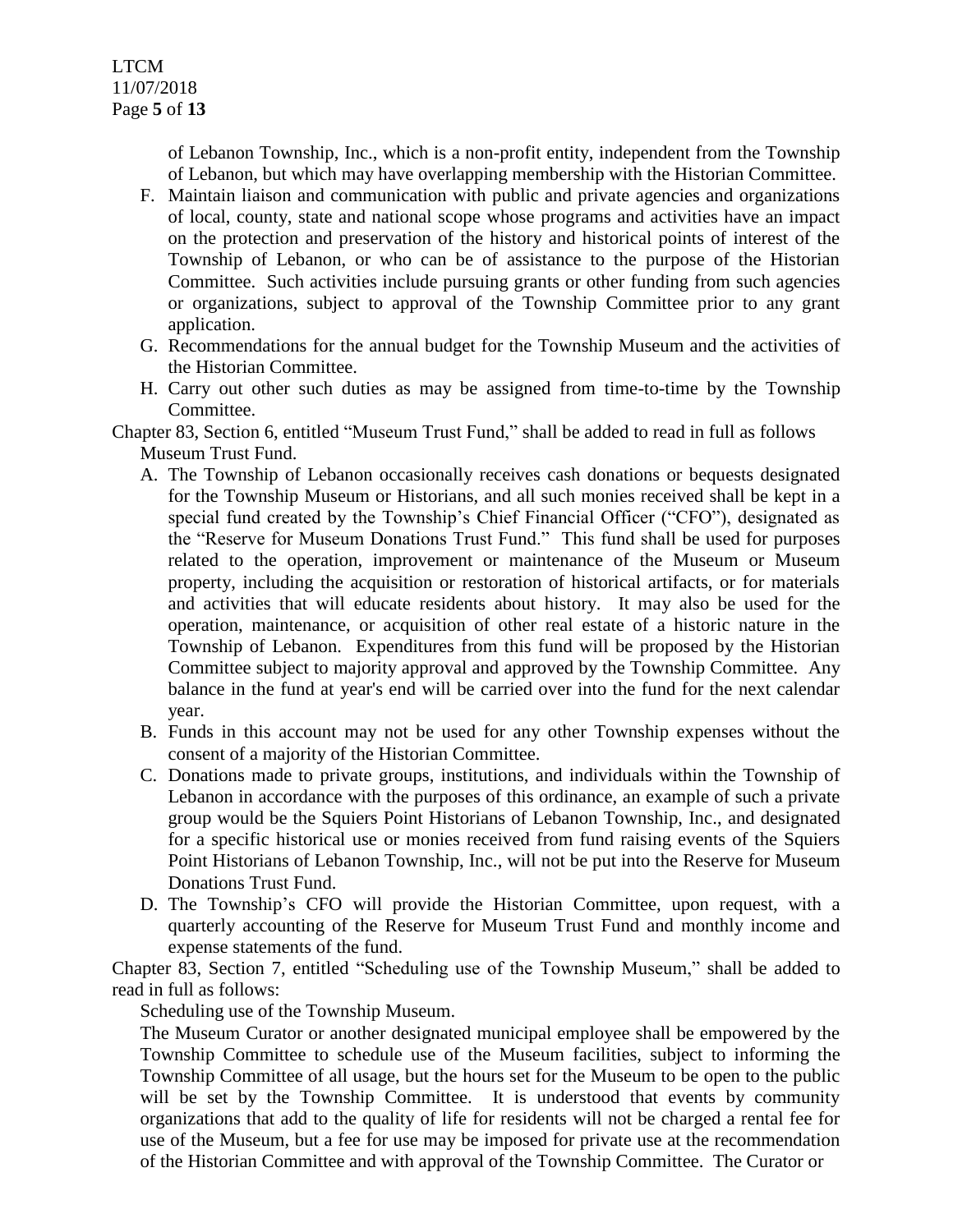LTCM 11/07/2018 Page **6** of **13**

> designated employee will provide the Historian Committee with a monthly usage report for the Museum and calendar of events in paper or electronic format. Any monies received for the use of the Museum will first be credited to the Township general funds to offset the costs of operating the Museum, with any additional monies provided to the Township CFO for deposit into the Reserve for Museum Trust Fund.

Chapter 83, Section 8, entitled "Records, annual report," shall be added to read in full as follows: Records, annual report.

The Historian Committee shall keep records of its meetings and activities and shall make an annual report to the Township Committee comprised of the records.

Chapter 83, Section 9, entitled "Dissolution," shall be added to read in full as follows: Dissolution.

The Historian Committee may be dissolved at any time by a majority vote of the Township **Committee** 

This Ordinance shall take effect upon final passage and publication in accordance with New Jersey law.

# **Public Hearing**

# **Ordinance No. 2018-11 – Amending Chapter 72 – Personnel Policies**

*Motion by Ms. Koehler, seconded by Mr. McKee and carried by unanimous favorable roll call*  vote, the public hearing for Ordinance No. 2018-11 was opened.

There were no comments from the public

*Motion by Ms. Koehler, seconded by Mr. Laul and carried by unanimous favorable roll call vote,* the public hearing for Ordinance No. 2018-11 was closed.

*Motion by Ms. Koehler, seconded by Mr. Wunder and carried by unanimous favorable roll call*  vote*,* the Township Committee adopted Ordinance No. 2018-11 as written below.

# TOWNSHIP OF LEBANON COUNTY OF HUNTERDON ORDINANCE NO. 2018-11 AN ORDINANCE AMENDING CHAPER 72, SECTION 72-6(B) OF THE CODE OF THE TOWNSHIP OF LEBANON, COUNTY OF HUNTERDON, STATE OF NEW JERSEY

BE IT ORDAINED by the Mayor and Committee of the Township of Lebanon, County of Hunterdon, State of New Jersey that Chapter 72, "Personnel Policies," Section 72-6B, Parttime Employees, shall be updated and amended to incorporate a new sick leave policy, recently passed by the State of New Jersey, effective October 29, 2018, which provides for mandatory sick leave for full and part-time employees in the State of New Jersey, as set forth in N.J.S.A. 34:11D-1.

WHEREAS, the Township of Lebanon is desirous to update its Municipal Code pertaining to Personnel Policies to conform with the laws of the State of New Jersey.

NOW, THEREFORE, BE IT ORDAINED, by the Mayor and Committee of the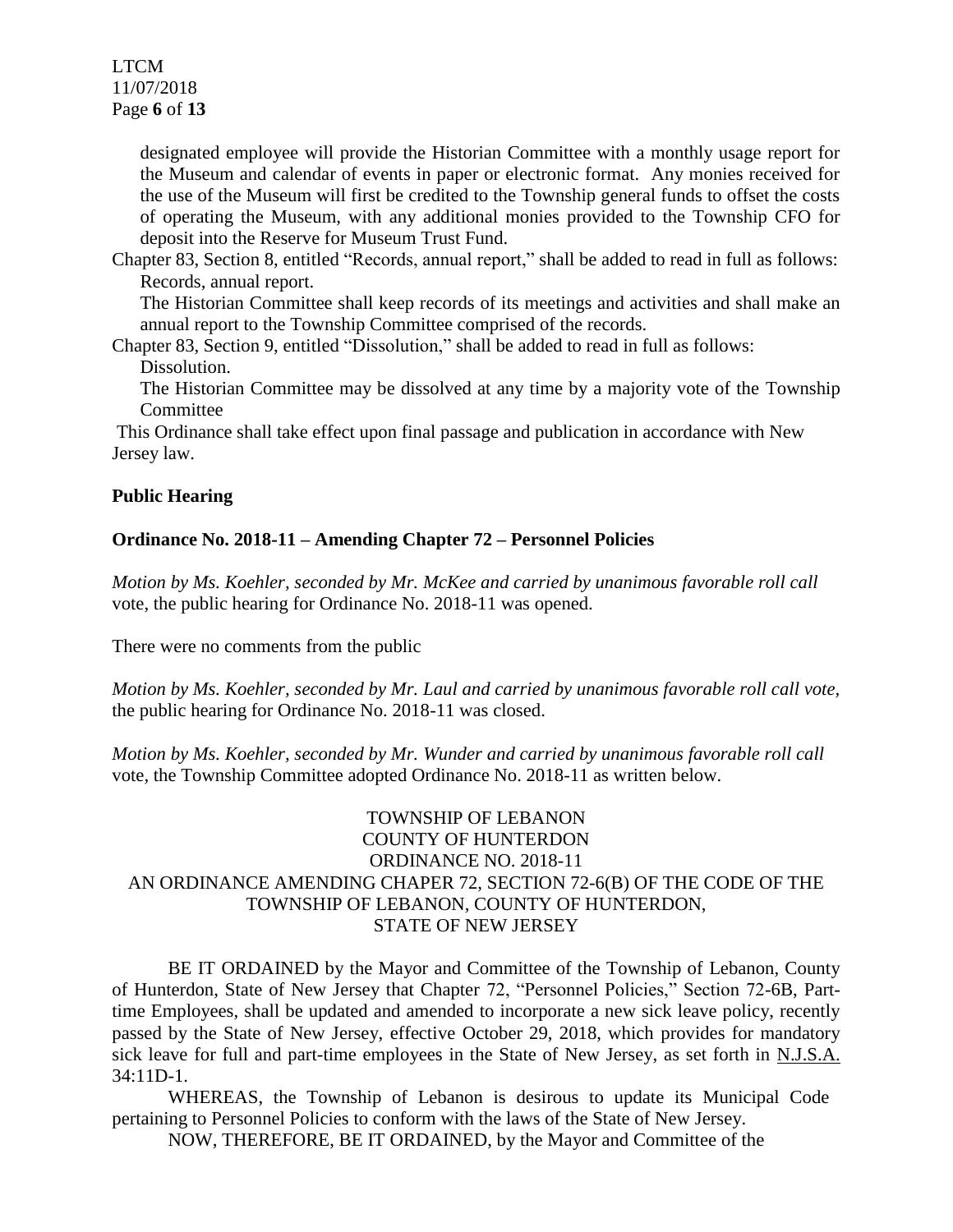LTCM 11/07/2018 Page **7** of **13**

Township of Lebanon, in the County of Hunterdon, that the Municipal Code of the Township of Lebanon pertaining to Personnel Policies, Section 72-6B, is hereby amended in the form attached hereto as Exhibit A, in order to incorporate N.J.S.A. 34:11D-1; and

BE IT FURTHER ORDAINED that this amendment shall be effective upon the date of adoption.

### **Resolution No. 74-2018 - Urging the State Legislature and Governor to Pass ACR-176**

*Motion by Mayor Schmidt, seconded by Ms. Koehler and carried by unanimous favorable roll*  call vote, the Township Committee approved Resolution No. 74-2018 as written below.

# TOWNSHIP OF LEBANON COUNTY OF HUNTERDON STATE OF NEW JERSEY RESOLUTION NO. 74-2018 RESOLUTION URGING FULL FUNDING OF ENERGY TAX RECIEPTS PROPERTY TAX RELIEF ACT THROUGH PASSAGE OF ACR-176

WHEREAS, Assembly Concurrent Resolution No. 176 (ACR-176) amends the New Jersey Constitution to require the Energy Tax Receipts Property Tax Relief Act aid and Consolidated Municipal Property Tax Relief Aid programs be fully funded each year, with dedicated amounts distributed to municipalities; and

WHEREAS, taxes on electric and gas utilities were originally collected by the host municipalities until the State made itself the collection agent for these taxes, at which time it promised to return the proceeds to municipalities for property tax relief; and

WHEREAS, just as municipalities collect property taxes for the benefit of school districts and counties, the State is supposed to collect Energy Taxes for the benefit of municipal governments; and

WHEREAS, for many municipalities, including the Township of Lebanon, the local utility properties represented one of the largest sources of local property tax revenues before the State took over as the collection agent for Energy Taxes; and

WHEREAS, the Energy Tax Receipts Property Tax Relief Act is established by statute such that diversion of its funding to other State spending can be implemented by budgetary action that would divert funds from the municipalities for which the taxes were to be collected; and WHEREAS, any reduction in the Energy Tax Receipts Property Tax Relief Act funding would impose a significant and unfair burden on the property tax payers in the impacted municipalities; NOW, THEREFORE, BE IT RESOLVED that the governing body of the Township of Lebanon urges the State Legislature and Governor to pass ACR-176 to amend the New Jersey Constitution to require Energy Tax Receipts Property Tax Relief Act aid and Consolidated Municipal Property Tax Relief Aid programs be fully funded each year, with dedicated amounts distributed to municipalities; and

BE IT FURTHER RESOLVED that a copy of this Resolution is forwarded to the primary sponsor of ACR-176, Assemblyman Ryan E. Peters, as well as Governor Phil Murphy, Senator Michael J. Doherty, Assemblyman Erik Peterson, Co-Sponsor Assemblyman John DiMaio, Hunterdon County Freeholder Director Matt Holt, and the New Jersey League of Municipalities.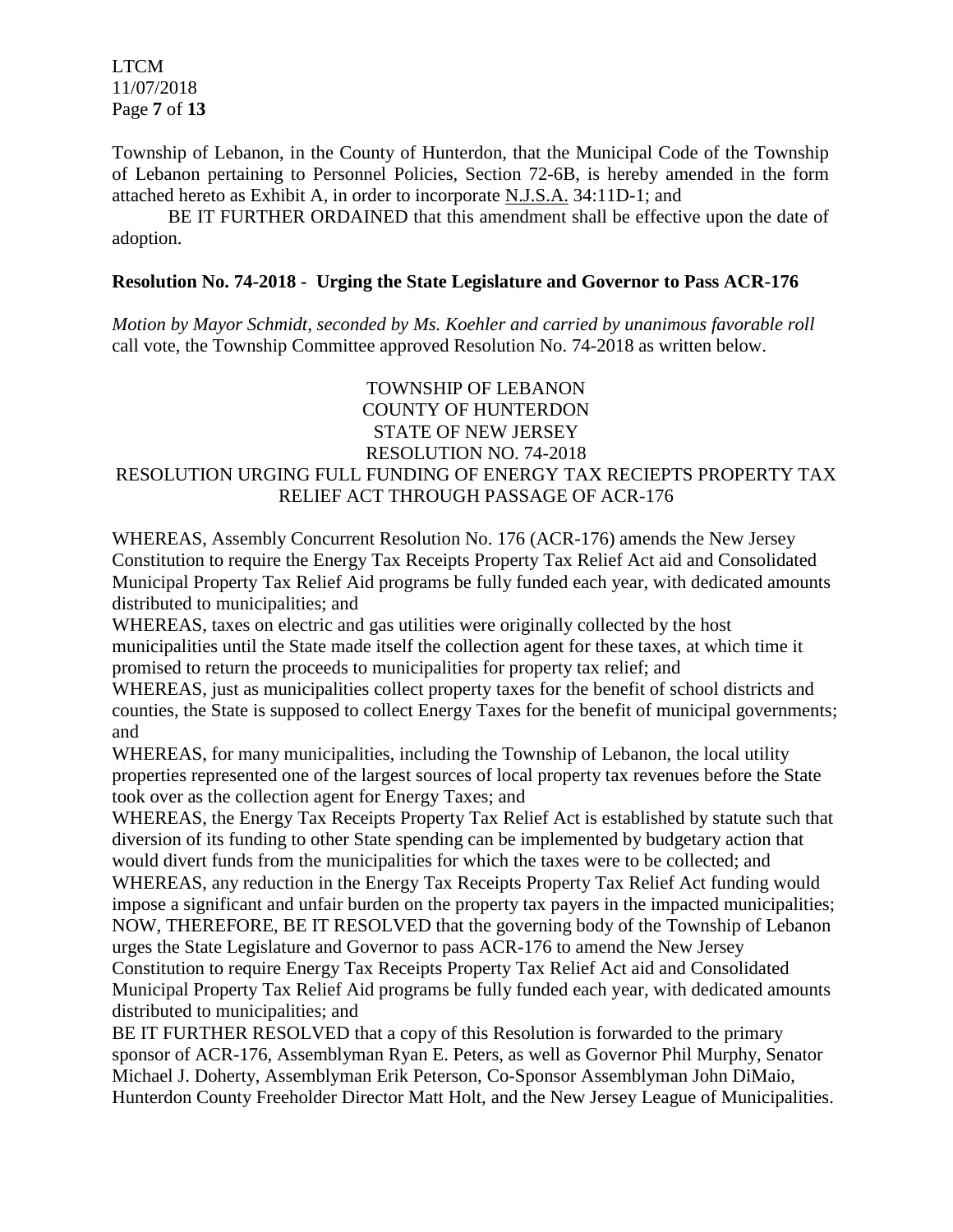LTCM 11/07/2018 Page **8** of **13**

#### **Resolution No. 75-2018 – Authorizing the Services of a Qualified Purchasing Agent**

*Motion by Mr. Laul, seconded by Ms. Koehler and carried by unanimous favorable roll call vote,*  the Township Committee approved Resolution No. 75-2018 as written below.

# TOWNSHIP OF LEBANON HUNTERDON COUNTY, NEW JERSEY RESOLUTION NO. 75- 2018 RESOLUTION OF THE TOWNSHIP OF LEBANON, COUNTY OF HUNTERDON, STATE OF NEW JERSEY, AUTHORIZING THE SERVICES OF A QUALIFIED PURCHASING AGENT

WHEREAS, the New Jersey Uniform Shared Services and Consolidated Act (N.J.S.A. 40A:65-1, *et seq.)* authorizes shared services between municipalities; and

WHEREAS, Lebanon has a need for the services of a Qualified Purchasing Agent; and WHEREAS, Lebanon has requested that Holland provide the services of a Qualified Purchasing Agent in accordance with the terms and conditions contained in a Shared Services Agreement executed on November 7, 2018.

NOW, THEREFORE, BE IT RESOLVED, by the Mayor and Committee of the Township of Lebanon, in the County of Hunterdon, that the Township of Lebanon hereby authorizes Holland Township to provide the services of a Qualified Purchasing Agent as set forth in the Shared Services Agreement executed on November 7, 2018.

#### **Resolution No. 76-2018 – Appointing a QPA and Increasing the Bid Threshold**

*Motion by Mr. Laul, seconded by Ms. Koehler, and carried by unanimous favorable roll call*  vote, the Township Committee approved Resolution No. 76-2018 as written below.

# TOWNSHIP OF LEBANON HUNTERDON COUNTY NEW JERSEY RESOLUTION NO. 76- 2018 A RESOLUTION AUTHORIZING THE TOWNSHIP OF LEBANON TO INCREASE THE BID THRESHOLD AND TO APPOINT A QUALIFIED PURCHASING AGENT

WHEREAS, the Local Public Contracts Law, *N.J.S.A*. 40A:11-1, *et seq*. permits local contracting units, such as the Township of Lebanon, to increase their bid threshold up to Forty Thousand Dollars (\$40,000.00); and

WHEREAS, *N.J.S.A.* 40A:11-3a permits an increase in the bid threshold if: 1. a Qualified Purchasing Agent (hereinafter "QPA") is appointed by the local contracting unit; and 2. Said QPA is granted the authorization to negotiate and award contracts, below the bid threshold, on behalf of the local contracting unit; and

WHEREAS, *N.J.A.C*. 5:34-5, *et seq*., establishes the criteria for qualifying as a Qualified Purchasing Agent; and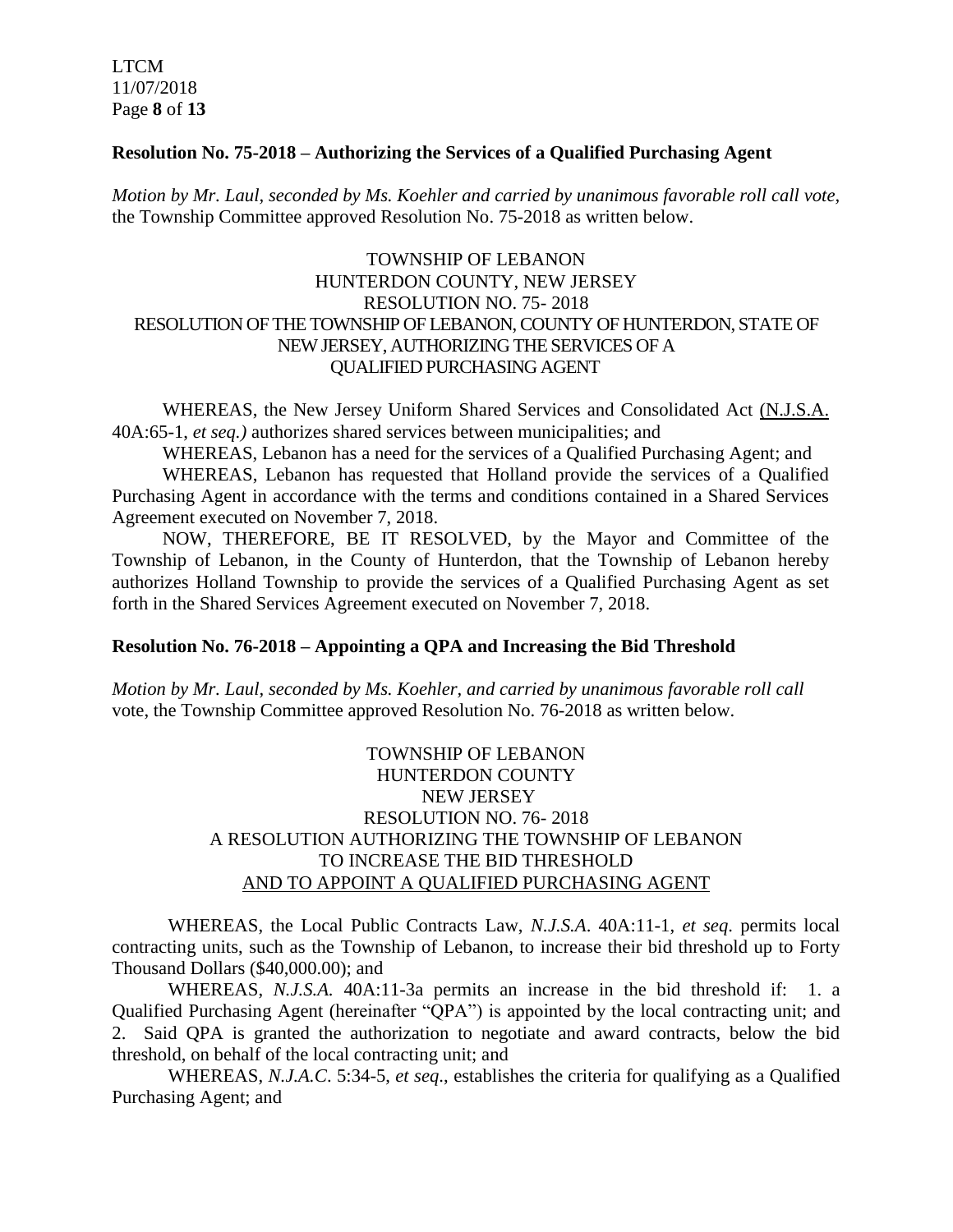LTCM 11/07/2018 Page **9** of **13**

WHEREAS, Mr. William Hance possesses the designation of Qualified Purchasing Agent as issued by the Director of the Division of Local Government Services in accordance with *N.J.A.C*. 5:34-5, *et seq*.; and

WHEREAS, the Township of Lebanon wishes to both increase the bid threshold, and to appoint Mr. William Hance, as the Township's Qualified Purchasing Agent though a Shared Services Agreement with Holland Township.

NOW, THEREFORE, BE IT RESOLVED by the Mayor and Council of the Township of Lebanon that:

1. All aforementioned recitals are incorporated herein as though fully set forth at length; and

2. The Township of Lebanon's bid threshold is hereby increased to Forty Thousand Dollars (\$40,000.00); and

3. The Township of Lebanon hereby appoints William Hance as Qualified Purchasing Agent, through a Shared Services Agreement with Holland Township, who is authorized to exercise the duties of a purchasing agent pursuant in accordance with *N.J.S.A*. 40A:11-2(30), with specific relevance to the authority(ies), responsibility(ies), and accountability of the purchasing activity of the contracting unit, the Township of Lebanon.

NOW, THEREFORE, BE IT FURTHER RESOLVED, that the that the Mayor, or the Mayor's designee, is hereby authorized and directed to take such official actions as are necessary to effectuate the provisions of this Resolution.

### **OLD BUSINESS**

### **Municipal Office Meeting Room and Reception Office Door Replacement Proposal**

The Municipal Office Meeting Room and Reception Office doors need to be replaced. Quotes have been obtained and the lowest price received for the doors and materials is \$21,611.84 from Updyke Lumber. Distinctive Builders has provided a proposal for the installation of the doors at \$12,500.00.

*Motion by Mr. Wunder, seconded by Ms. Koehler and carried by unanimous favorable roll call*  vote, the Township Committee authorized the purchase of the doors and materials from Updyke Lumber and for Distinctive Builders to install the doors for a total project cost, not to exceed, \$35,500.00. Approval is subject to the OPA's endorsement, appropriate contract terms, as reviewed by the Township Attorney, insurance being reviewed by Insurance broker, and certification of funds from the CFO.

*Motion by Ms. Koehler, seconded by Mr. McKee and carried by unanimous favorable roll call*  vote, the Township Committee approved the colors of Cinnamon Toast and Birch Bark White for the doors and trim.

#### **Professional Standards and General Procedures for Administrative Inspections**

**Tabled**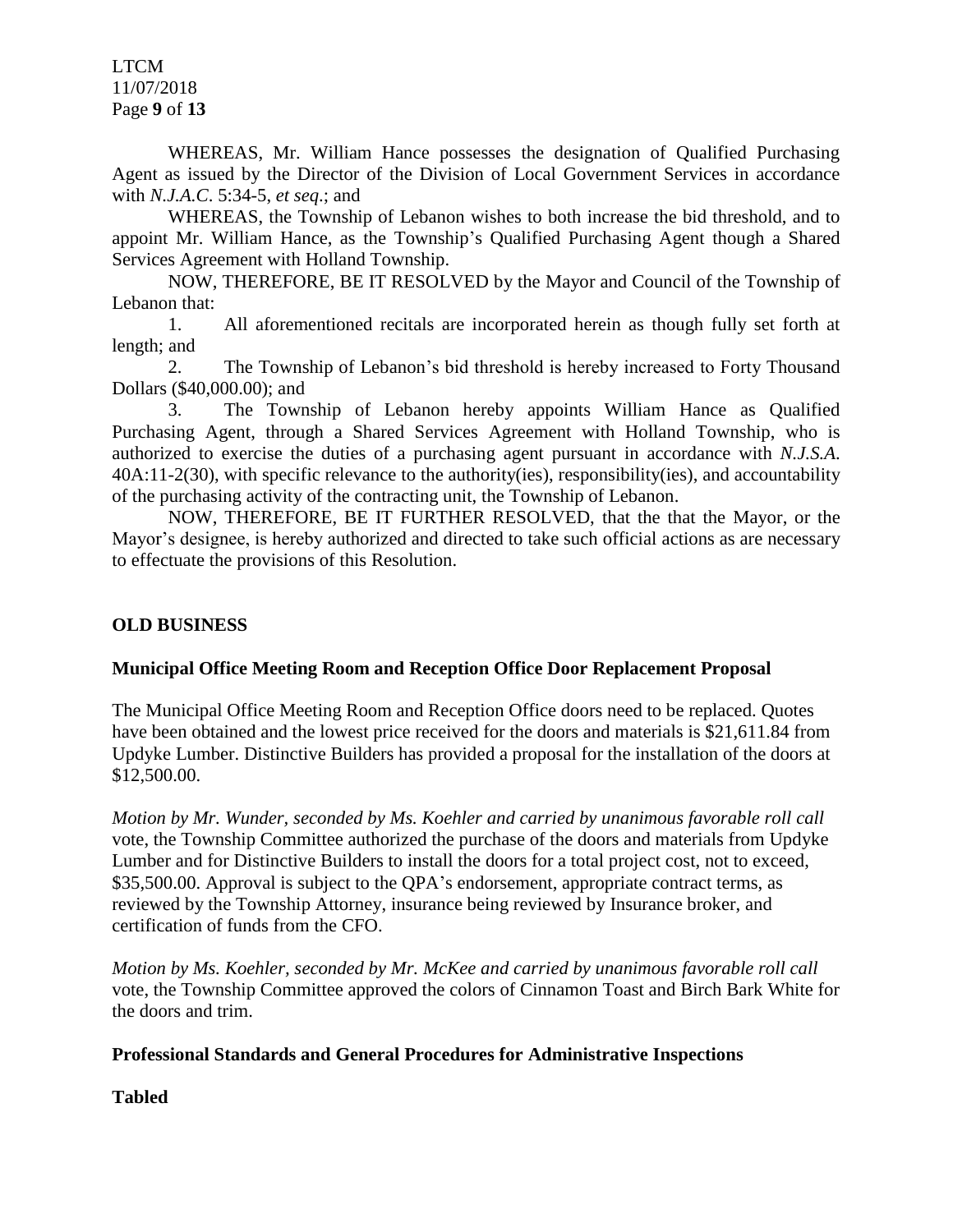LTCM 11/07/2018 Page **10** of **13**

# **Museum Septic System Proposal**

Mr. McKee stated that four proposals have been received for the Museum Septic System installation. Two qualified and two did not. Cedar Ridge provided the lowest proposal at \$16,890.00. There is an Alternate in the proposal for sch 80 pipe versus sch 40 pipe, at a cost of \$400. Attorney Lyons noted that payments will be made in accordance with the standard course of Township business.

*Motion by Mr. Laul, seconded by Ms. Koehler and carried by unanimous favorable roll call*  vote, the Township Committee awarded the bid to Cedar Ridge for the installation of the

Museum septic system, at a cost of \$16,890.00, without the deduction of the sch 80 pipe. Approval contingent upon a contract being drafted by the Township Attorney.

# **Little Brook Lane Association**

To be discussed in Closed Session and it is anticipated that action will be taken at the next meeting.

# **NEW BUSINESS**

# **Best Practices Worksheet CY 2018**

CFO Greg DellaPia provided the Committee with copies of the Best Practices Worksheet CY 2018 which will be submitted to the State tomorrow. Mr. DellaPia noted that there will be no loss in State Aid for the Township this year. There were 61 Worksheet questions this year with an additional 25 that did not pertain to the Township. 92% of the questions were answered as yes or prospective, excluding non-applicable questions. No action is required by the Committee.

### **Tax Assessor Resignation**

The Tax Assessor Laura Whitaker has submitted a letter of resignation effective December 1, 2018. Ms. Whitaker has offered to assist with the transition by working per diem based on the terms of her existing agreement. The hours that Ms. Whitaker will work will be at the discretion of the Township Committee and she will be paid hourly.

*Motion by Mr. Laul, seconded by Mr. Wunder and carried by favorable roll call vote, the* Township Committee accepted the Tax Assessor's resignation and appointed her to work on a per diem bases as outlined in her existing employment agreement. AYES: Wunder, McKee, Laul, Schmidt NAYS: Koehler

### **Approve Advertisement for Assessor Position**

*Motion by Mr. Wunder, seconded by Mr. Laul and carried by unanimous favorable roll call vote*, the Township Committee authorized the Clerk to advertise for the Assessor's position on the League of Municipalities website.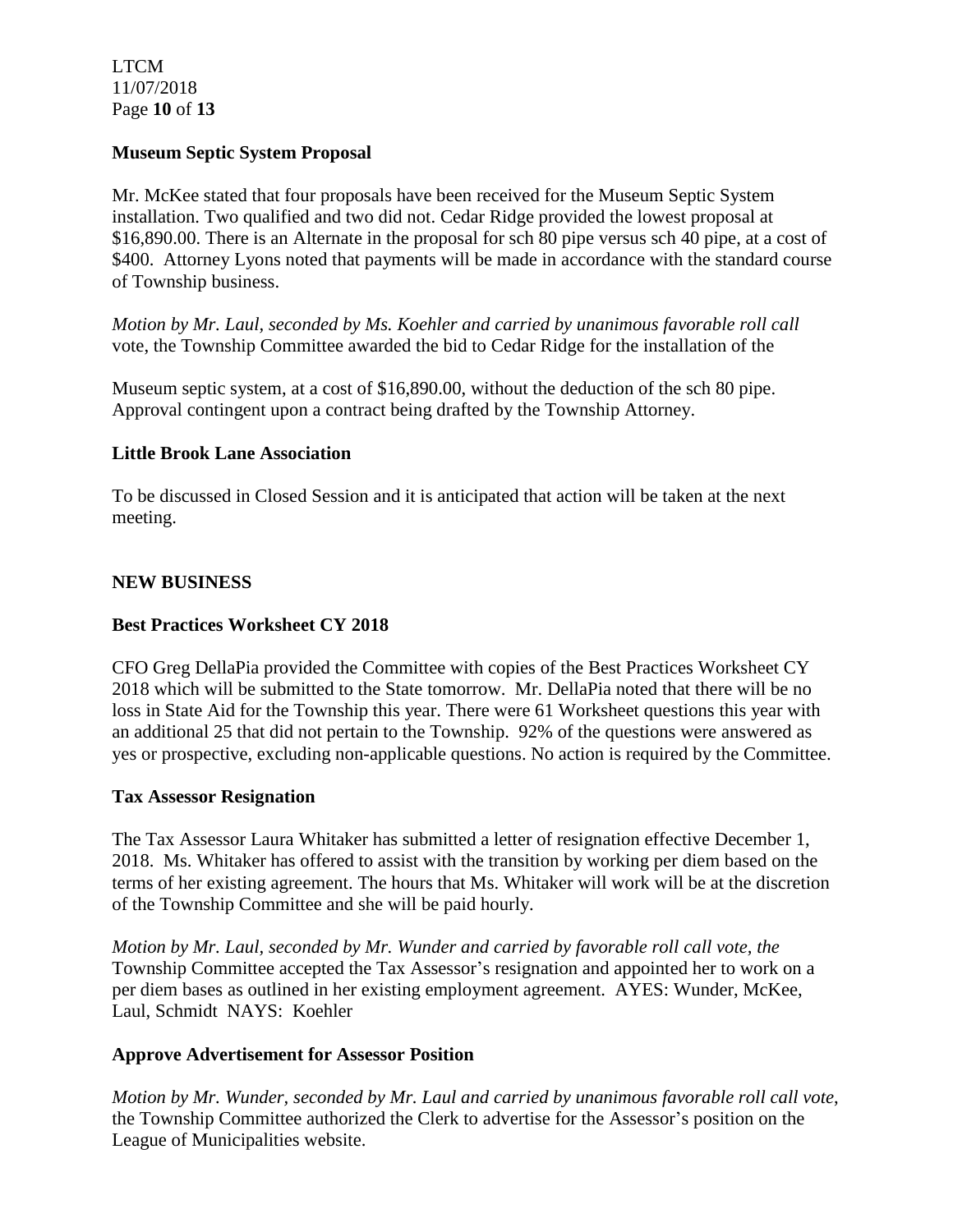LTCM 11/07/2018 Page **11** of **13**

# **Township Historians – Caucus Archival Projects Evaluation Service (CAPES)**

Ms. Laurie Hoffman and Ms. Maria Naccarato attended a training on how to archive the Township's possessions. At the training they were informed of a CAPES survey program where they offer professional assessment services through consultants from the New Jersey Caucus of Historical Paper Collections, at no cost to the Township. Ms. Hoffman is asking for Committee approval to apply for the survey as it will provide grants opportunities.

*Motion by Mr. McKee, seconded by Mr. Laul and carried by unanimous favorable roll call vote,* the Township Committee authorized the Historian to apply for the service and to be able to apply for grants.

# **Cancel November 21, 2018 Meeting**

*Motion by Mr. McKee, seconded by Mr. Laul and carried by unanimous favorable roll call vote,* the Township Committee authorized the cancelation of the November 21, 2018 Committee meeting.

# **Raffle Application – Voorhees Vikings Booster Club – Various Dates**

Tabled

# **PRESENTATION OF VOUCHERS**

Committee Members provided a description of vouchers exceeding \$1000.00.

*Motion by Mr. Wunder, seconded by Mr. McKee and carried by unanimous favorable roll call*  vote, the Township Committee approved the November 7, 2018 bill list in the amount of \$959,772.47.

### **CORRESPONDENCE**

- a. Lebanon Township EOSC July 2, 2018 Agenda and Minutes
- b. Lebanon Township Historian's September 13, 2018 Meeting Minutes
- c. NJDEP Gypsy Moth Survey Results
- d. Meals on Wheels Appreciation Letter
- e. Tax Collector's Report for the Month of September

# **PUBLIC COMMENTS**

*Motion by Ms. Koehler, seconded by Mr. Laul and carried by unanimous favorable roll call vote,* the Township Committee opened the Public Comment portion of the meeting at 9:11 p.m.

Mr. Ron Milkowski questioned if the technology grant was ever received from Comcast as written in the Agreement that they have with the Township.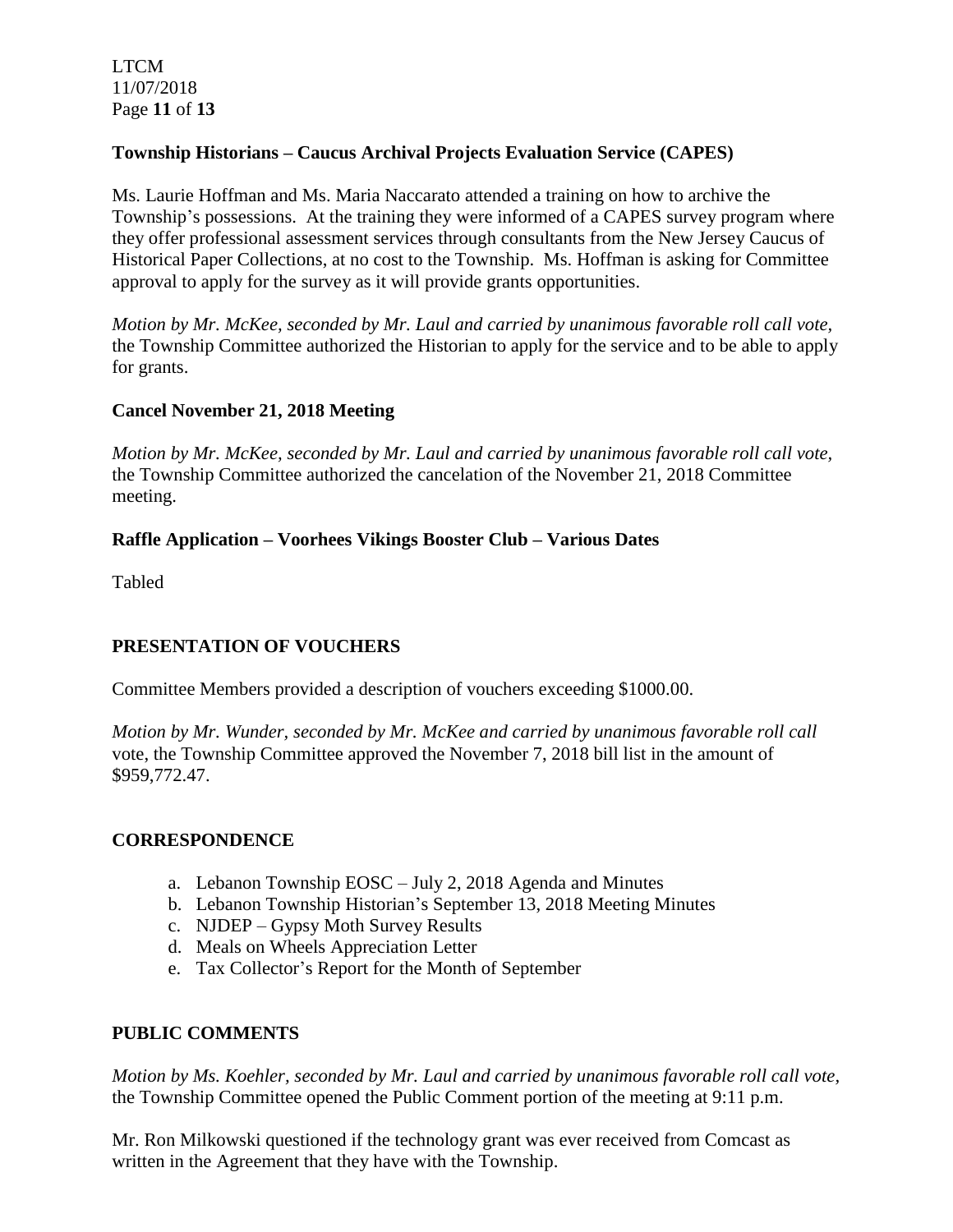LTCM 11/07/2018 Page **12** of **13**

Mr. Victor Hoffman congratulated Mayor Schmidt on his election win. Mr. Hoffman asked if the Historians will be provided with a copy of the ordinance once amended.

*Motion by Ms. Koehler, seconded by Mr. Laul and carried by unanimous favorable roll call*  vote, the Township Committee closed the public comment portion of the meeting at 9:12 p.m.

# **EXECUTIVE SESSION - Resolution No. 77-2018**

*Motion by Ms. Koehler, seconded by Mr. Laul and carried by unanimous favorable roll call vote,* the Township Committee approved Resolution No. 77-2018 and convened in executive session at 9:13 p.m.

# TOWNSHIP OF LEBANON COUNTY OF HUNTERDON STATE OF NEW JERSEY RESOLUTION NO. 77-2018 RESOLUTION AUTHORIZING EXECUTIVE SESSION

WHEREAS, the Open Public Meetings Act; *N.J.S.A.* 10:4-6 *et seq*., declares it to be the public policy of the State to insure the right of citizens to have adequate advance notice of and the right to attend meetings of public bodies at which business affecting the public is discussed or acted upon; and

WHEREAS, the Open Public Meetings Act also recognizes exceptions to the right of the public to attend portions of such meetings; and

 WHEREAS, the Mayor and Committee find it necessary to conduct an executive session closed to the public as permitted by the *N.J.S.A*. 40:4-12; and

 WHEREAS, the Mayor and Committee will reconvene in public session at the conclusion of the executive session;

 NOW, THEREFORE, BE IT RESOLVED by the Mayor and Committee of the Township of Lebanon, County of Hunterdon, State of New Jersey that they will conduct an executive session to discuss

the following topic(s) as permitted by *N.J.S.A*. 40:4-12:

\_\_\_\_\_\_A matter which Federal Law, State Statute or Rule of Court requires be kept confidential or excluded from discussion in public (Provision relied upon:

 $\qquad \qquad ; \qquad$ 

\_\_\_\_\_\_A matter where the release of information would impair a right to receive funds from the federal government;

\_\_\_\_\_\_A matter whose disclosure would constitute an unwarranted invasion of individual privacy;

 A collective bargaining agreement, or the terms and conditions thereof (Specify contract:);

 A matter involving the purpose, lease or acquisition of real property with public funds, the setting of bank rates or investment of public funds where it could adversely affect the public interest if discussion of such matters were disclosed; Real Estate Acquisitions –

Tactics and techniques utilized in protecting the safety and property of the public provided that their disclosure could impair such protection;

\_\_\_\_\_\_Investigations of violations or possible violations of the law;